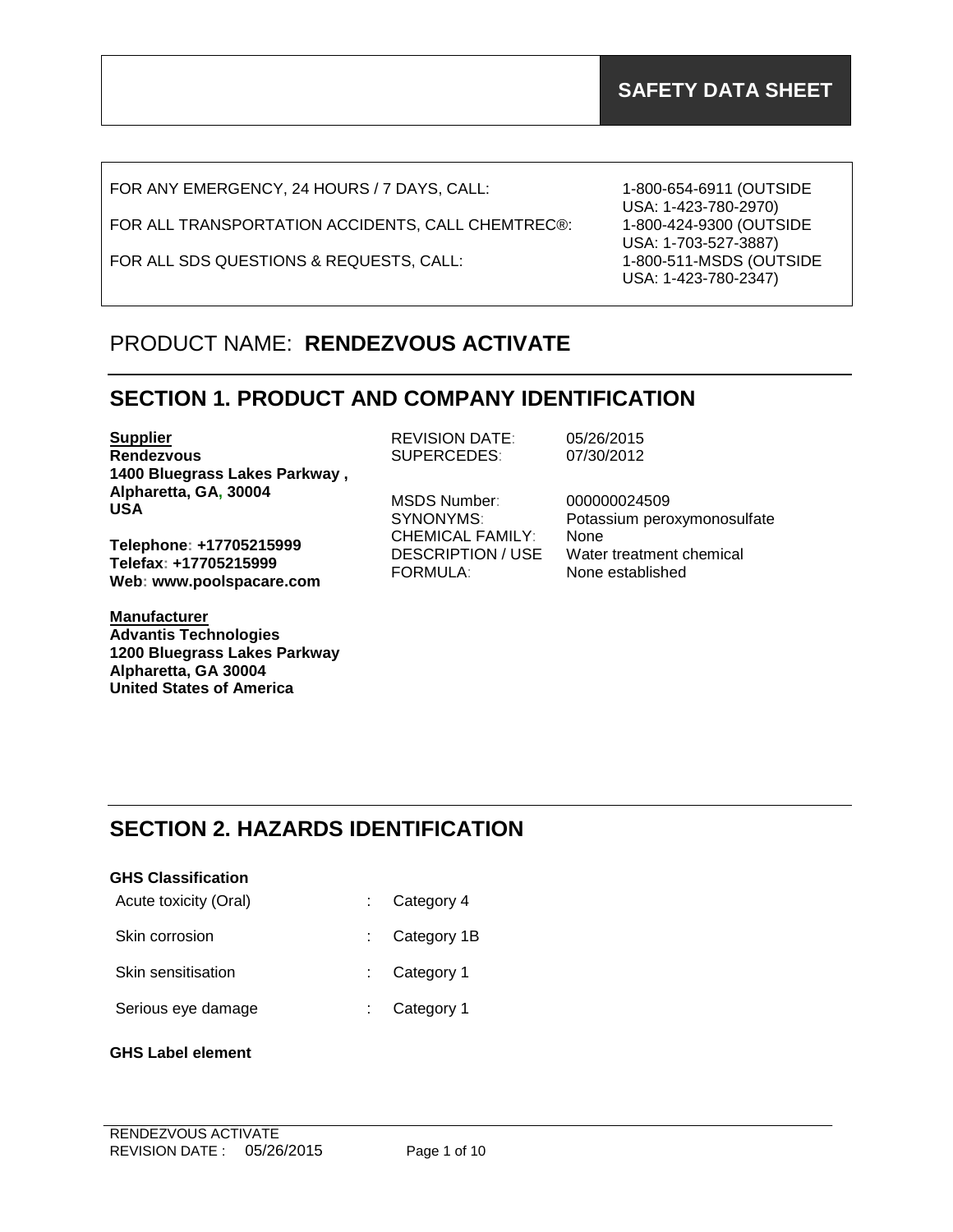# **SAFETY DATA SHEET**

| Hazard pictograms        |                                                                                                                                                                                                                                                                                                                                                                                                                                                                                                                                                                                                                                                                                                                                                                                                                                                                                                                                                                                                                                                                                                                                                                                                                                                                                                                                                                                                                              |
|--------------------------|------------------------------------------------------------------------------------------------------------------------------------------------------------------------------------------------------------------------------------------------------------------------------------------------------------------------------------------------------------------------------------------------------------------------------------------------------------------------------------------------------------------------------------------------------------------------------------------------------------------------------------------------------------------------------------------------------------------------------------------------------------------------------------------------------------------------------------------------------------------------------------------------------------------------------------------------------------------------------------------------------------------------------------------------------------------------------------------------------------------------------------------------------------------------------------------------------------------------------------------------------------------------------------------------------------------------------------------------------------------------------------------------------------------------------|
| Signal word              | Danger                                                                                                                                                                                                                                                                                                                                                                                                                                                                                                                                                                                                                                                                                                                                                                                                                                                                                                                                                                                                                                                                                                                                                                                                                                                                                                                                                                                                                       |
| <b>Hazard statements</b> | H302 Harmful if swallowed.<br>H314 Causes severe skin burns and eye damage.<br>H317 May cause an allergic skin reaction.                                                                                                                                                                                                                                                                                                                                                                                                                                                                                                                                                                                                                                                                                                                                                                                                                                                                                                                                                                                                                                                                                                                                                                                                                                                                                                     |
| Precautionary statements | <b>Prevention:</b><br>P260 Do not breathe vapours.<br>P264 Wash hands thoroughly after handling.<br>P270 Do not eat, drink or smoke when using this product.<br>P272 Contaminated work clothing should not be allowed out of the<br>workplace.<br>P280 Wear protective gloves/ protective clothing/ eye protection/<br>face protection.<br><b>Response:</b><br>P301 + P312 IF SWALLOWED: Call a POISON CENTER or<br>doctor/ physician if you feel unwell.<br>P330 Rinse mouth.<br>P301 + P330 + P331 IF SWALLOWED: Rinse mouth. Do NOT<br>induce vomiting.<br>P303 + P361 + P353 IF ON SKIN (or hair): Take off immediately<br>all contaminated clothing. Rinse skin with water/shower.<br>P333 + P313 If skin irritation or rash occurs: Get medical advice/<br>attention.<br>P362 + P364 Take off contaminated clothing and wash it before<br>reuse.<br>P304 + P340 IF INHALED: Remove victim to fresh air and keep at<br>rest in a position comfortable for breathing.<br>P310 Immediately call a POISON CENTER or doctor/ physician.<br>P321 Specific treatment (see supplemental first aid instructions on<br>this label).<br>P305 + P351 + P338 IF IN EYES: Rinse cautiously with water for<br>several minutes. Remove contact lenses, if present and easy to<br>do. Continue rinsing.<br>Storage:<br>P405 Store locked up.<br>Disposal:<br>P501 Dispose of contents/container in accordance with local<br>regulation. |
| Other hazards            |                                                                                                                                                                                                                                                                                                                                                                                                                                                                                                                                                                                                                                                                                                                                                                                                                                                                                                                                                                                                                                                                                                                                                                                                                                                                                                                                                                                                                              |

None known.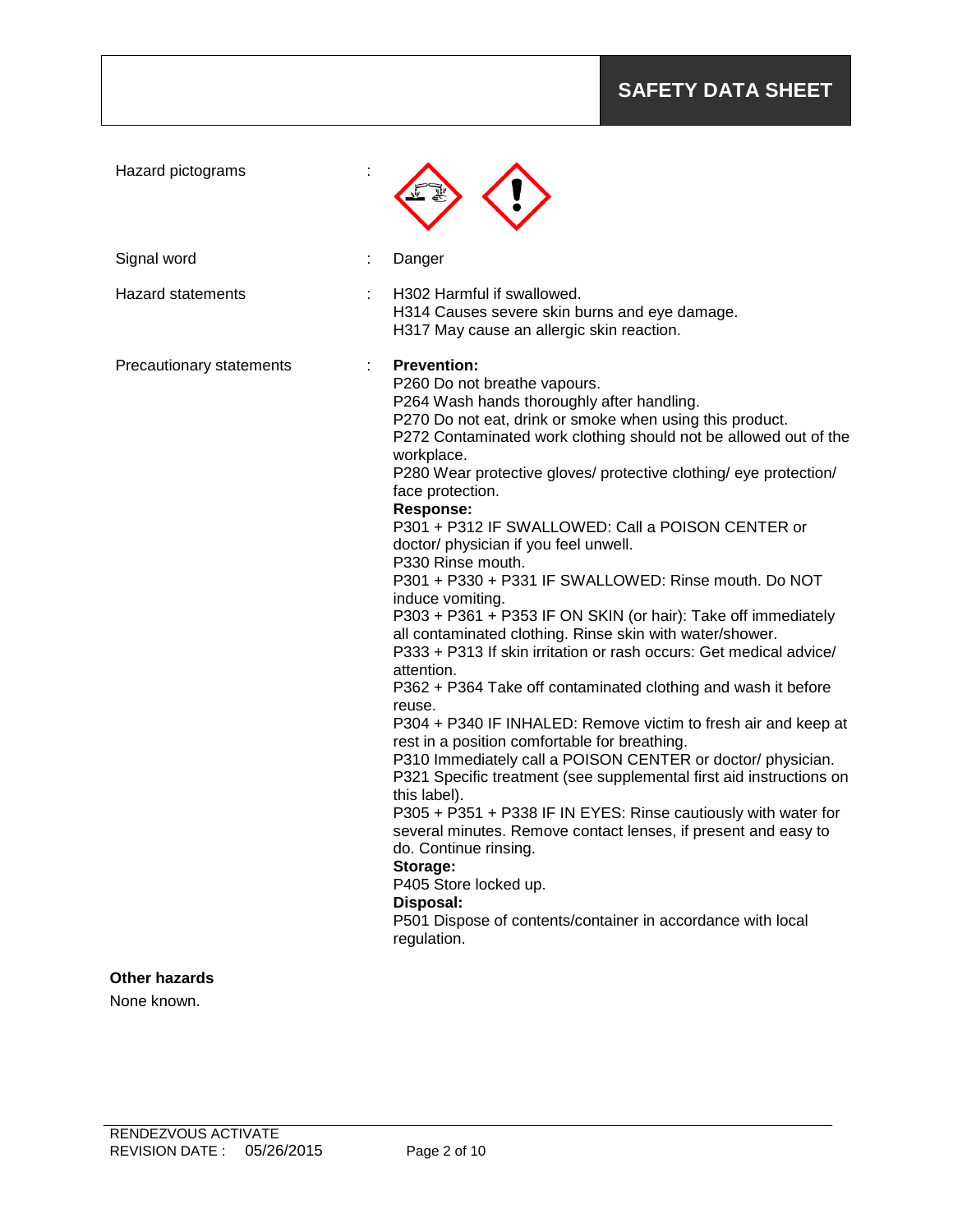# **SECTION 3. COMPOSITION/INFORMATION ON INGREDIENTS**

| CAS OR CHEMICAL NAME                                    | CAS#       | % RANGE |
|---------------------------------------------------------|------------|---------|
| Pentapotassium bis(peroxymonosulphate)<br>bis(sulphate) | 70693-62-8 | 86 - 96 |
| POTASSIUM PEROXYDISULFATE                               | 7727-21-1  | $0 - 5$ |
| Tetra[carbonato(2-<br>)]dihydroxypentamagnesium         | 7760-50-1  | $1 - 2$ |

Active Ingredient in this composition is POTASSIUM PEROXYMONOSULFATE, CAS. No. 10058-23-8, Concentration: 43-47% (Typical 45%)

# **SECTION 4. FIRST AID MEASURES**

| General Advice: | Call a physician immediately.                                                                                                                                                                                                |
|-----------------|------------------------------------------------------------------------------------------------------------------------------------------------------------------------------------------------------------------------------|
| Inhalation:     | IF INHALED: Remove individual to fresh air. Seek medical attention if breathing<br>becomes difficult or if respiratory irritation develops. If not breathing, give artificial<br>respiration. Call for medical assistance.   |
| Skin Contact:   | IF ON SKIN: Immediately flush skin with plenty of water for 15 minutes. If clothing<br>comes in contact with the product, the clothing should be removed immediately<br>and laundered before re-use. Seek medical attention. |
| Eye Contact:    | IF IN EYES: Immediately flush eyes with plenty of water for at least 15 minutes.<br>Seek medical attention immediately.                                                                                                      |
| Ingestion:      | IF SWALLOWED: Call a physician immediately. DO NOT induce vomiting unless<br>directed to do so by a physician. Never give anything by mouth to an unconscious<br>person.                                                     |

# **SECTION 5. FIREFIGHTING MEASURES**

| Flammability Summary (OSHA):          | Product is not known to be flammable, combustible, pyrophoric or<br>explosive.                                                                          |
|---------------------------------------|---------------------------------------------------------------------------------------------------------------------------------------------------------|
| <b>Flammable Properties</b>           |                                                                                                                                                         |
| Flash Point:                          | Not applicable                                                                                                                                          |
| <b>Autoignition Temperature:</b>      | Not applicable                                                                                                                                          |
| Fire / Explosion Hazards:             | Material will not ignite or burn. Will release oxygen when heated,<br>intensifying a fire                                                               |
| Extinguishing Media:                  | Water only.                                                                                                                                             |
| <b>Fire Fighting Instructions:</b>    | In case of fire, use normal fire-fighting equipment and the personal<br>protective equipment recommended in Section 8. Use water to cool<br>containers. |
| <b>Hazardous Combustion Products:</b> | Carbon monoxide, Carbon dioxide                                                                                                                         |
| RENDEZVOUS ACTIVATE                   |                                                                                                                                                         |
| REVISION DATE: 05/26/2015             | Page 3 of 10                                                                                                                                            |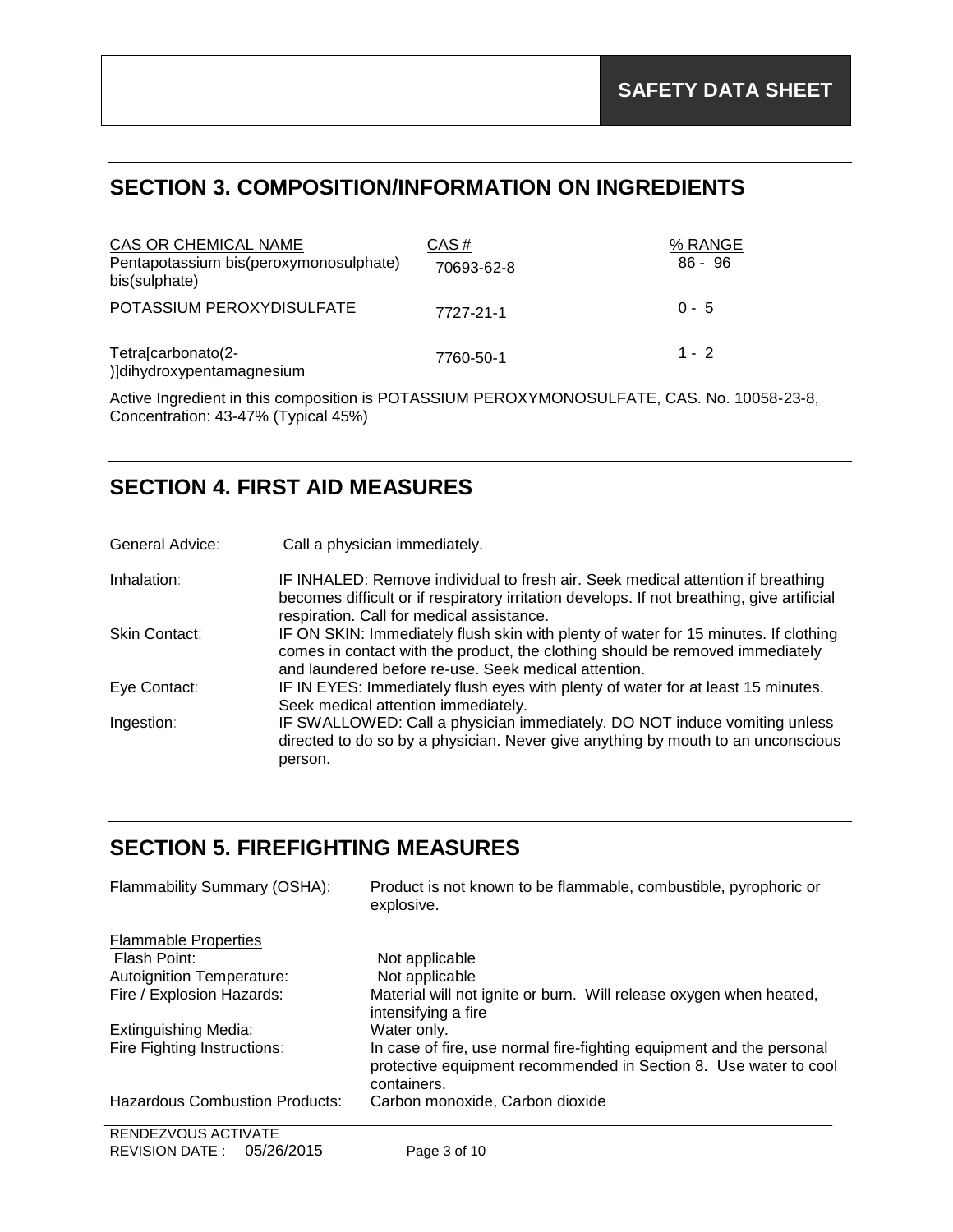Upper Flammable / Explosive Limit, % in air: Not applicable Lower Flammable / Explosive Limit, % in air: Not applicable

# **SECTION 6. ACCIDENTAL RELEASE MEASURES**

| Personal Protection for Emergency<br>Situations: | Additional protective clothing must be worn to prevent personal<br>contact with this material. Those items include but are not limited to<br>boots, impervious gloves, hard hat, splash-proof goggles,<br>impervious clothing, i.e., chemically impermeable suit, self-contained<br>breathing apparatus.      |
|--------------------------------------------------|---------------------------------------------------------------------------------------------------------------------------------------------------------------------------------------------------------------------------------------------------------------------------------------------------------------|
| <b>Spill Mitigation Procedures</b>               |                                                                                                                                                                                                                                                                                                               |
| Air Release:                                     | Keep people away from and upwind of spill/leak.                                                                                                                                                                                                                                                               |
| Water Release:                                   | Notify all downstream users of possible contamination. Divert water                                                                                                                                                                                                                                           |
|                                                  | flow around spill if possible and safe to do so.                                                                                                                                                                                                                                                              |
| Land Release:                                    | Sweep up and shovel into suitable containers for disposal. Avoid<br>creating dust. Do not place spill materials back in their original<br>containers.                                                                                                                                                         |
| Additional Spill Information:                    | Stop source of spill as soon as possible and notify appropriate<br>personnel. Utilize emergency response personal protection<br>equipment prior to the start of any response. Evacuate all non-<br>essential personnel. Dispose of spill residues per guidelines under<br>Section 13, Disposal Consideration. |

# **SECTION 7. HANDLING AND STORAGE**

| Handling:                                                              | Do not take internally. Avoid contact with skin, eyes and clothing.<br>Upon contact with skin or eyes, wash off with water. Avoid inhalation<br>of dust and fumes. |
|------------------------------------------------------------------------|--------------------------------------------------------------------------------------------------------------------------------------------------------------------|
| Storage:                                                               | Store in a cool dry ventilated location, away from sources of ignition<br>or other incompatible conditions and chemicals. Keep container(s)<br>closed.             |
| Incompatible Materials for Storage:<br><b>Empty Container Warning:</b> | Refer to Section 10, "Incompatible Materials."<br>Empty containers retain hazardous residue, dispose of accordingly.                                               |

# **SECTION 8. EXPOSURE CONTROLS/PERSONAL PROTECTION**

Ventilation: Local exhaust ventilation or other engineering controls are normally required when handling or using this product to keep airborne exposures below the TLV, PEL or other recommended exposure limit.

Protective Equipment for Routine Use of Product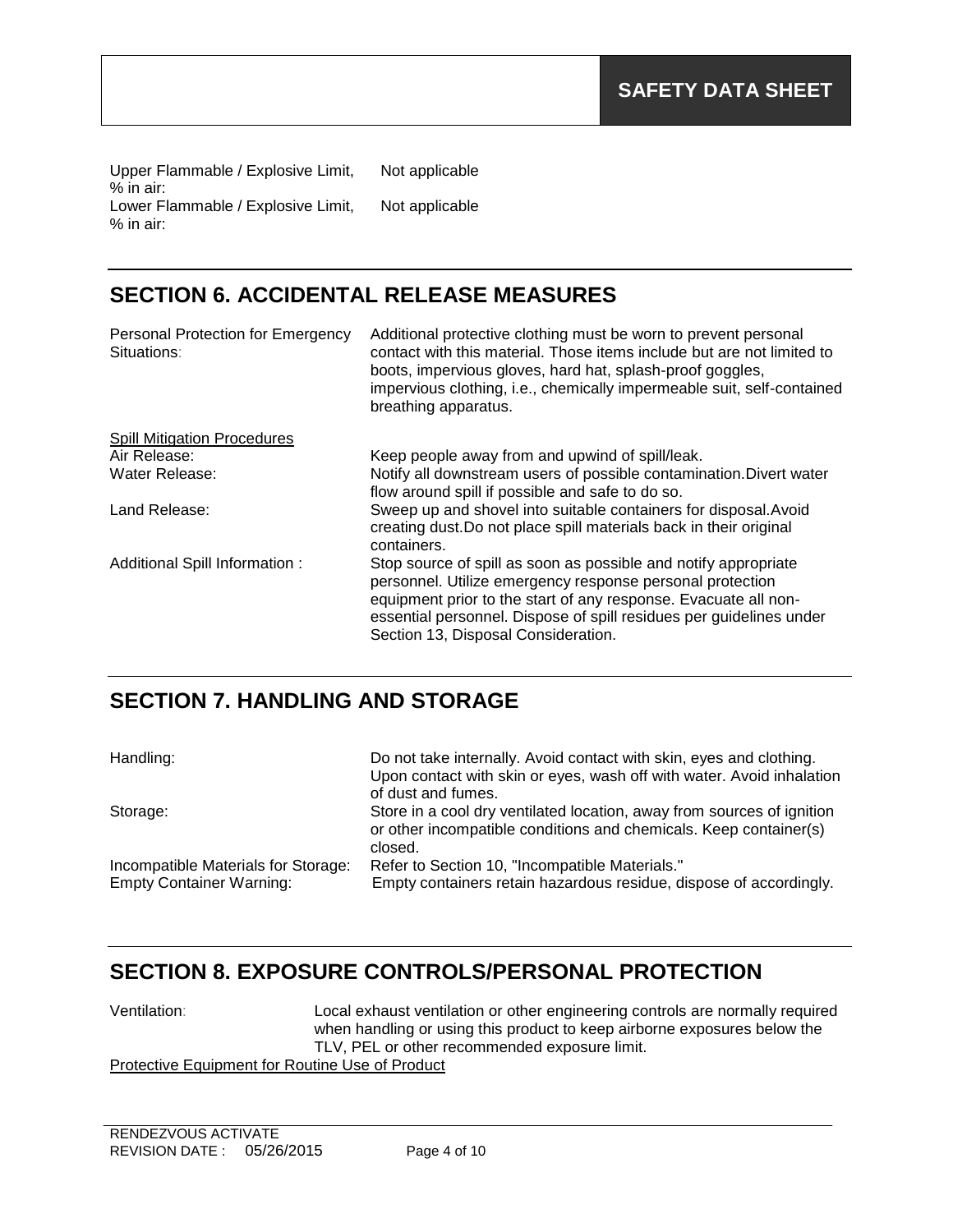| <b>Respiratory Protection:</b> | Wear a NIOSH approved respirator if levels above the exposure limits are |
|--------------------------------|--------------------------------------------------------------------------|
|                                | possible., Wear a NIOSH approved N95 respirator.                         |
| Skin Protection:               | Wear impervious gloves to avoid skin contact. A full impervious suit is  |
|                                | recommended if exposure is possible to a large portion of the body.      |
| Eye Protection:                | Use chemical goggles.                                                    |
| Protective Clothing Type:      | Neoprene                                                                 |
| <b>General Protective</b>      | An eye wash and safety shower should be provided in the immediate work   |
| Measures:                      | area.                                                                    |

### **Components with workplace control parameters**

| Components (CAS-No.)                        | Value | Control<br>parameters  | Basis (Update)  |
|---------------------------------------------|-------|------------------------|-----------------|
| POTASSIUM PEROXYDISULFATE (7727-<br>$21-1)$ | TWA   | $0.1 \,\mathrm{mg/m3}$ | ACGIH (02 2014) |
| [as persulfate]                             |       |                        |                 |

Active Ingredient in this composition is POTASSIUM PEROXYMONOSULFATE, CAS. No. 10058-23-8, Concentration: 43-47% (Typical 45%)

# **SECTION 9. PHYSICAL AND CHEMICAL PROPERTIES**

| <b>Physical State:</b><br>Form<br>Color:<br>Odor:<br>Molecular Weight:<br>pH : | solid<br>solid<br>white<br>None<br>None established<br>1.4<br>$()$ 10% solution |
|--------------------------------------------------------------------------------|---------------------------------------------------------------------------------|
| <b>Boiling Point:</b>                                                          | Not applicable                                                                  |
| Melting point/freezing<br>point                                                | Not applicable                                                                  |
| Density                                                                        | no data available                                                               |
| <b>Bulk Density:</b>                                                           | $\left( \right)$<br>no data available                                           |
| Vapor Pressure:                                                                | Not applicable                                                                  |
| Vapor Density:                                                                 | no data available                                                               |
| Viscosity:                                                                     | no data available                                                               |
| Solubility in Water:                                                           | 250 g/l                                                                         |
|                                                                                | 68 °F (20 °C)                                                                   |
| Partition coefficient n-<br>octanol/water:                                     | Not applicable                                                                  |
| <b>Evaporation Rate:</b>                                                       | Not applicable                                                                  |
| Oxidizing:                                                                     | Product has oxidizing properties.                                               |
| Volatiles, % by vol.:                                                          | no data available                                                               |
|                                                                                |                                                                                 |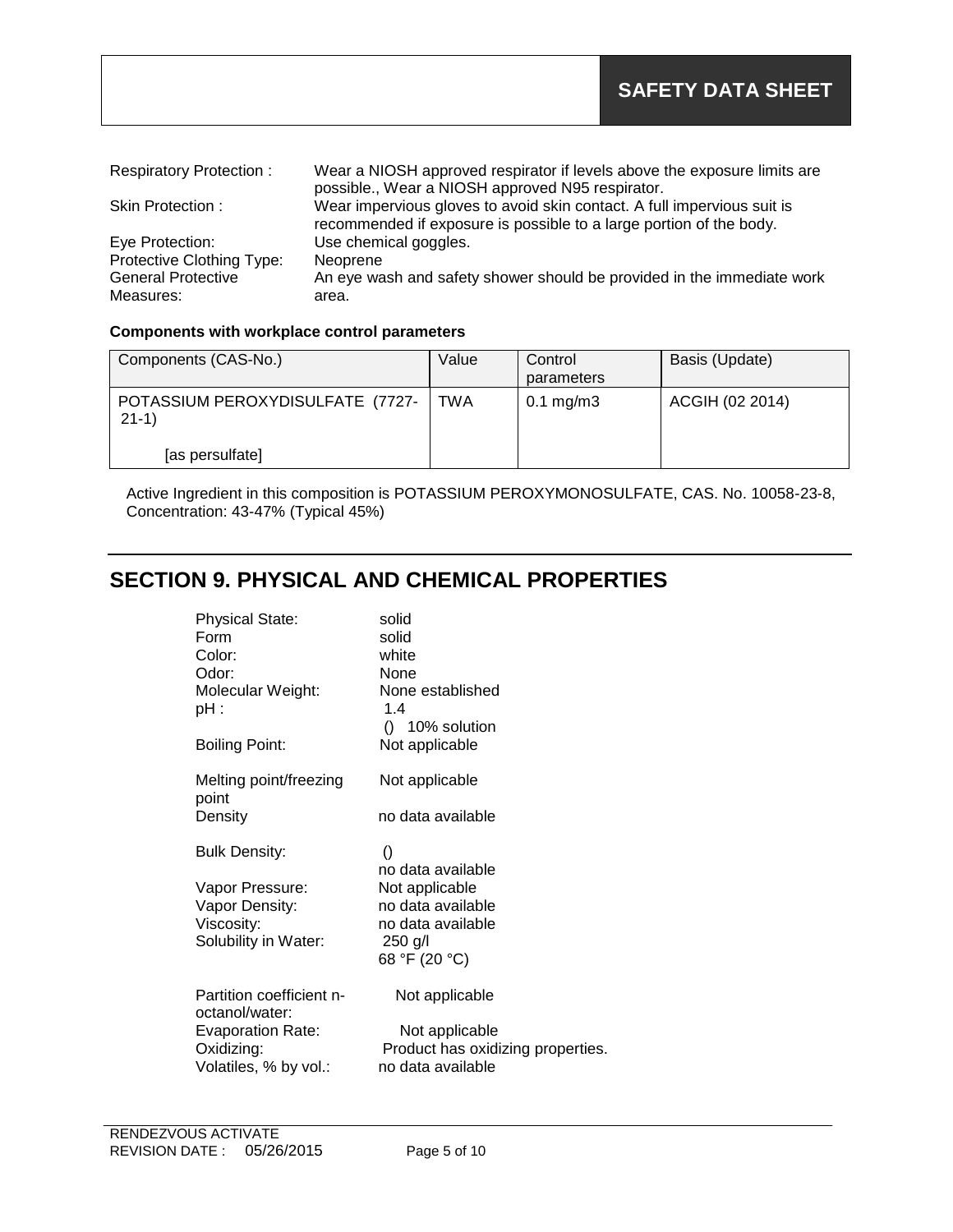| no data available This product does not contain any chemicals      | <b>VOC Content</b> |
|--------------------------------------------------------------------|--------------------|
| listed under the U.S. Clean Air Act Section 111 SOCMI Intermediate |                    |
| or Final VOC's (40 CFR 60.489). This product does not contain any  |                    |
| VOC exemptions listed under the U.S. Clean Air Act Section 450.    |                    |
|                                                                    | <b>HAP Content</b> |
|                                                                    |                    |

# **SECTION 10. STABILITY AND REACTIVITY**

| Stable under normal conditions., Product will not undergo |
|-----------------------------------------------------------|
| hazardous polymerization.                                 |
| Sparks, open flame, other ignition sources, and elevated  |
| temperatures., Contact with incompatible substances       |
| Halides, Heavy metals, Cyanides, Oxidizing agents         |
| Decomposes when heated or dampened, releasing oxygen and  |
| heat, Oxides of sulfur                                    |
| no data available                                         |
|                                                           |

# **SECTION 11. TOXICOLOGICAL INFORMATION**

| <b>Component Animal Toxicology</b><br>Oral LD50 value:                                                                  |                                                                                                                                            |
|-------------------------------------------------------------------------------------------------------------------------|--------------------------------------------------------------------------------------------------------------------------------------------|
| Pentapotassium<br>bis(peroxymonosulphat<br>e) bis(sulphate)                                                             | LD50<br>500 mg/kg<br>Rat                                                                                                                   |
| <b>Component Animal Toxicology</b><br>Dermal LD50 value:<br>Pentapotassium<br>bis(peroxymonosulphat<br>e) bis(sulphate) | $> 2,000$ mg/kg<br>LD50<br>Rat                                                                                                             |
| <b>Component Animal Toxicology</b><br>Inhalation LC50 value:                                                            |                                                                                                                                            |
| <b>Product Animal Toxicity</b>                                                                                          |                                                                                                                                            |
| Oral LD50 value:                                                                                                        | $LD50 = 2,000$ mg/kg<br>Rat                                                                                                                |
| Dermal LD50 value:                                                                                                      | $LD50 > 11,000$ mg/kg<br>Rabbit                                                                                                            |
| Inhalation LC50                                                                                                         | $LC50$ 4 h $> 5.0$ mg/l<br>Rat                                                                                                             |
| value:<br>Skin Irritation:                                                                                              | Corrosive to skin                                                                                                                          |
| Eye Irritation:                                                                                                         | Corrosive to eyes                                                                                                                          |
| <b>Skin Sensitization:</b>                                                                                              | Possible skin sensitizer based on animal tests                                                                                             |
|                                                                                                                         |                                                                                                                                            |
| Acute Toxicity:                                                                                                         | This product is corrosive to all tissues contacted and upon inhalation, may cause<br>irritation to mucous membranes and respiratory tract. |
| Subchronic / Chronic<br>Toxicity:                                                                                       | Not known or reported to cause subchronic or chronic toxicity.                                                                             |
| RENDEZVOUS ACTIVATE                                                                                                     |                                                                                                                                            |
| <b>REVISION DATE:</b>                                                                                                   | 05/26/2015<br>Page 6 of 10                                                                                                                 |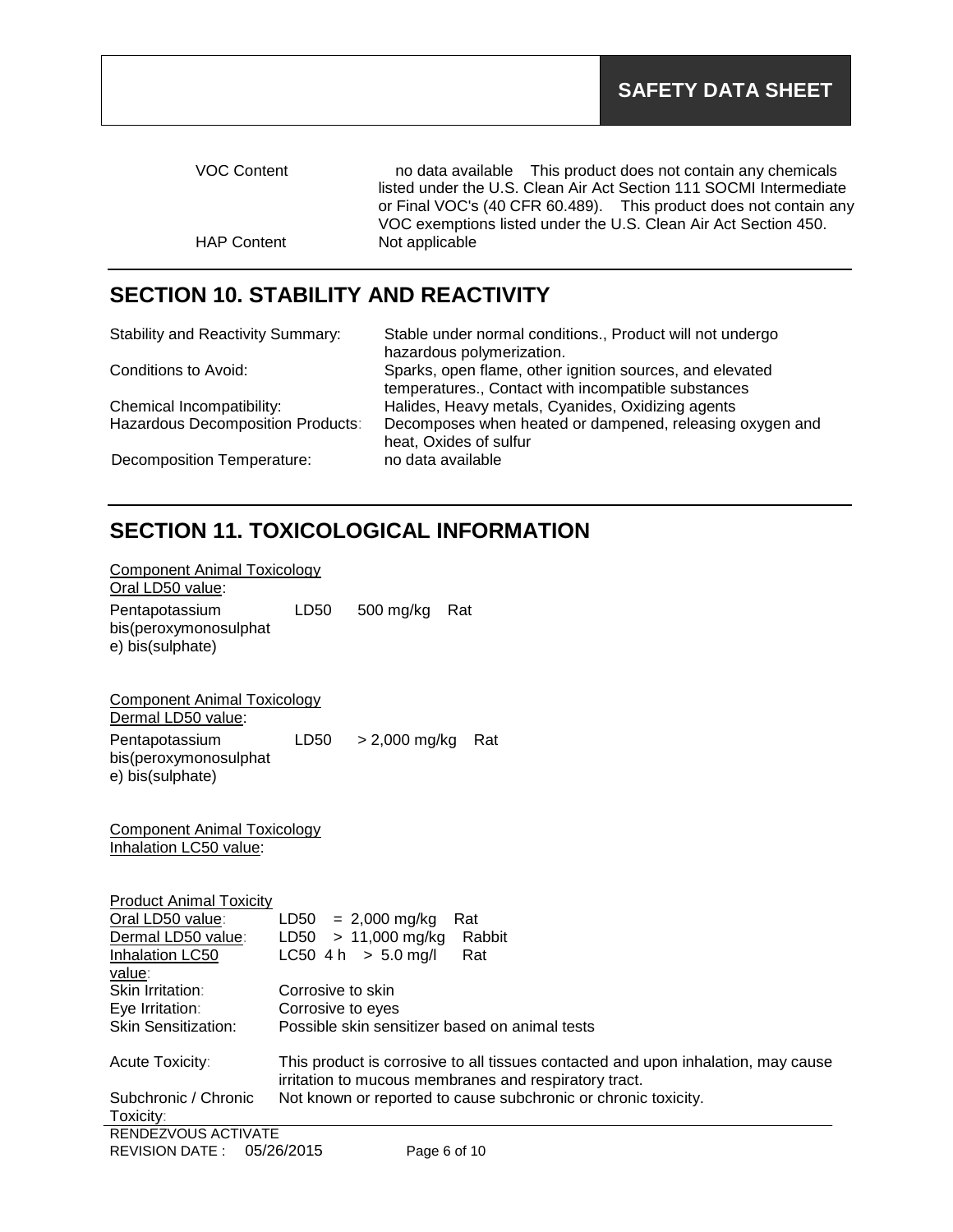| Reproductive and<br>Developmental Toxicity: | Not known or reported to cause reproductive or developmental toxicity.                                                |
|---------------------------------------------|-----------------------------------------------------------------------------------------------------------------------|
| Mutagenicity:                               | Not known or reported to be mutagenic.                                                                                |
| Carcinogenicity:                            | This product is not known or reported to be carcinogenic by any reference<br>source including IARC, OSHA, NTP or EPA. |

## **SECTION 12. ECOLOGICAL INFORMATION**

Overview: Moderately toxic to fish and other aquatic organisms.

| Ecological Toxicity Values - Product: |
|---------------------------------------|
|---------------------------------------|

| Oncorhynchus mykiss (rainbow | $\sim$ | 96 h LC50 = 53 mg/l  |
|------------------------------|--------|----------------------|
| trout)                       |        |                      |
| Daphnia magna (Water flea)   | $\sim$ | 48 h EC50 = 3.5 mg/l |

### Ecological Toxicity Values for: POTASSIUM PEROXYDISULFATE

| Cyprinus carpio (Carp)                                              |  | 48 h LC50 = 1,360 mg/l                               |
|---------------------------------------------------------------------|--|------------------------------------------------------|
| Oncorhynchus mykiss (rainbow                                        |  | 48 h LC50 = $234$ mg/l                               |
| trout)<br>Poecilia reticulata (guppy)<br>Daphnia magna (Water flea) |  | 48 h LC50 = $845 \text{ mg/l}$<br>48 h LC50= 92 mg/l |

## **SECTION 13. DISPOSAL CONSIDERATIONS**

**CARE MUST BE TAKEN TO PREVENT ENVIRONMENTAL CONTAMINATION FROM THE USE OF THE MATERIAL. THE USER OF THE MATERIAL HAS THE RESPONSIBILITY TO DISPOSE OF UNUSED MATERIAL, RESIDUES AND CONTAINERS IN COMPLIANCE WITH ALL RELEVANT LOCAL, STATE AND FEDERAL LAWS AND REGULATIONS REGARDING TREATMENT, STORAGE AND DISPOSAL FOR HAZARDOUS AND NONHAZARDOUS WASTES.** 

Waste Disposal Summary : If this product becomes a waste, it will be a nonhazardous waste.

Disposal Methods : As a nonhazardous solid waste it should be disposed of in accordance with local, state and federal regulations.

## **SECTION 14. TRANSPORT INFORMATION**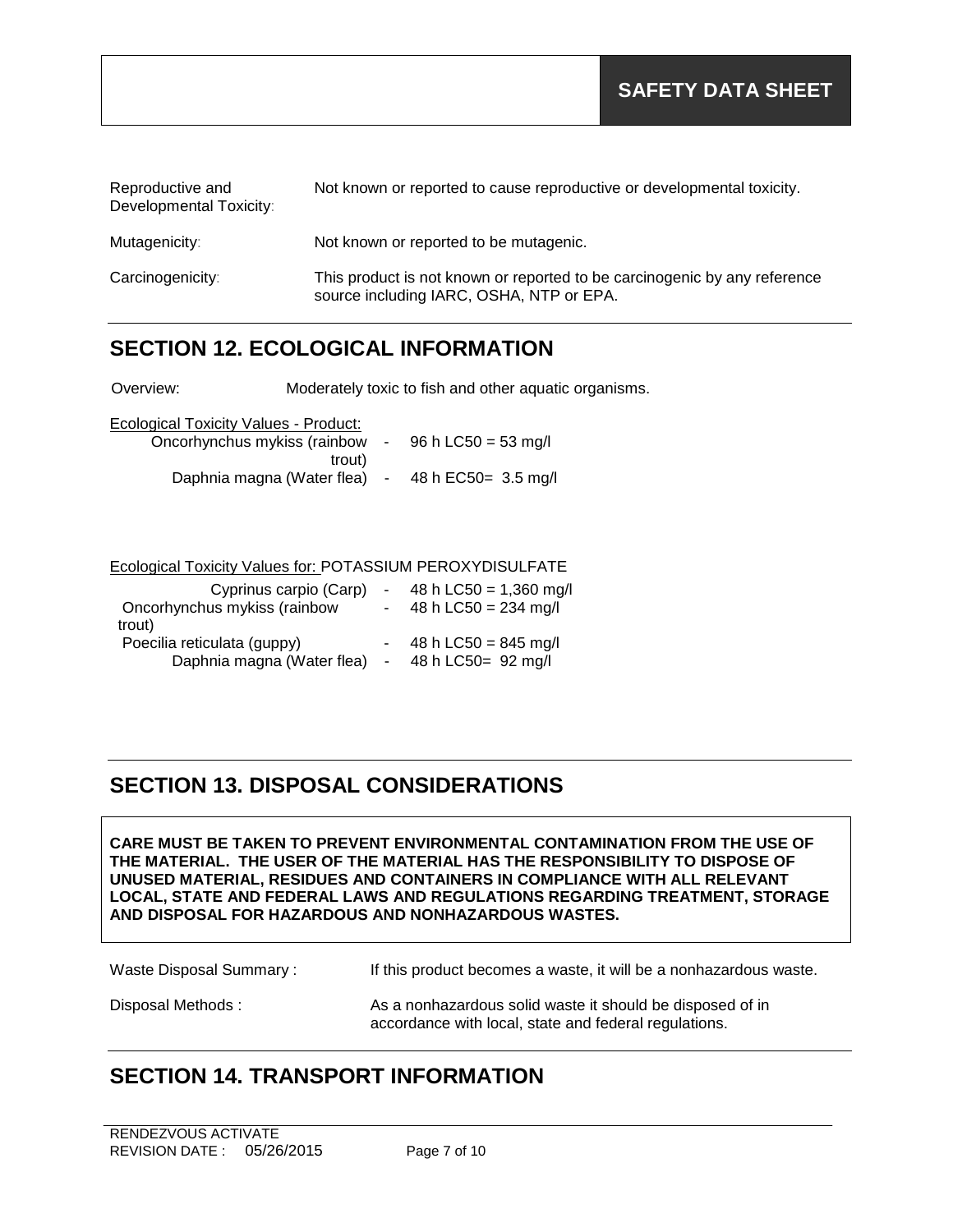### **DOT**

| UN number<br>Description of the goods<br>Class<br>Packing group<br>Labels<br><b>Emergency Response</b><br>Guidebook Number | 3260<br>Corrosive solid, acidic, inorganic, n.o.s.<br>(Potassium hydrogenperoxomonosulphate)<br>8<br>Ш<br>8<br>154 |
|----------------------------------------------------------------------------------------------------------------------------|--------------------------------------------------------------------------------------------------------------------|
| TDG                                                                                                                        |                                                                                                                    |
| UN number<br>Description of the goods                                                                                      | 3260<br>CORROSIVE SOLID, ACIDIC, INORGANIC, N.O.S.<br>(Potassium hydrogenperoxomonosulphate)                       |
| Class                                                                                                                      | 8<br>÷                                                                                                             |
| Packing group                                                                                                              | H                                                                                                                  |
| Labels                                                                                                                     | 8                                                                                                                  |
| IATA                                                                                                                       |                                                                                                                    |
| UN number                                                                                                                  | 3260                                                                                                               |
| Description of the goods                                                                                                   | Corrosive solid, acidic, inorganic, n.o.s.<br>(Potassium hydrogenperoxomonosulphate)                               |
| Class                                                                                                                      | 8                                                                                                                  |
| Packing group                                                                                                              | Ш                                                                                                                  |
| Labels                                                                                                                     | 8                                                                                                                  |
| Packing instruction (cargo<br>aircraft)                                                                                    | 863                                                                                                                |
| Packing instruction<br>(passenger aircraft)                                                                                | 859                                                                                                                |
| Packing instruction<br>(passenger aircraft)                                                                                | Y844                                                                                                               |
| <b>IMDG-CODE</b>                                                                                                           |                                                                                                                    |
| UN number                                                                                                                  | 3260                                                                                                               |
| Description of the goods                                                                                                   | CORROSIVE SOLID, ACIDIC, INORGANIC, N.O.S.<br>(Potassium hydrogenperoxomonosulphate)                               |
| Class                                                                                                                      | 8                                                                                                                  |
| Packing group                                                                                                              | $\mathbf{I}$                                                                                                       |
| Labels                                                                                                                     | 8                                                                                                                  |
| EmS Number 1                                                                                                               | F-A                                                                                                                |
| EmS Number 2                                                                                                               | $S-B$                                                                                                              |

# **SECTION 15. REGULATORY INFORMATION**

## **EPCRA - Emergency Planning and Community Right-to-Know Act**

### **SARA 302**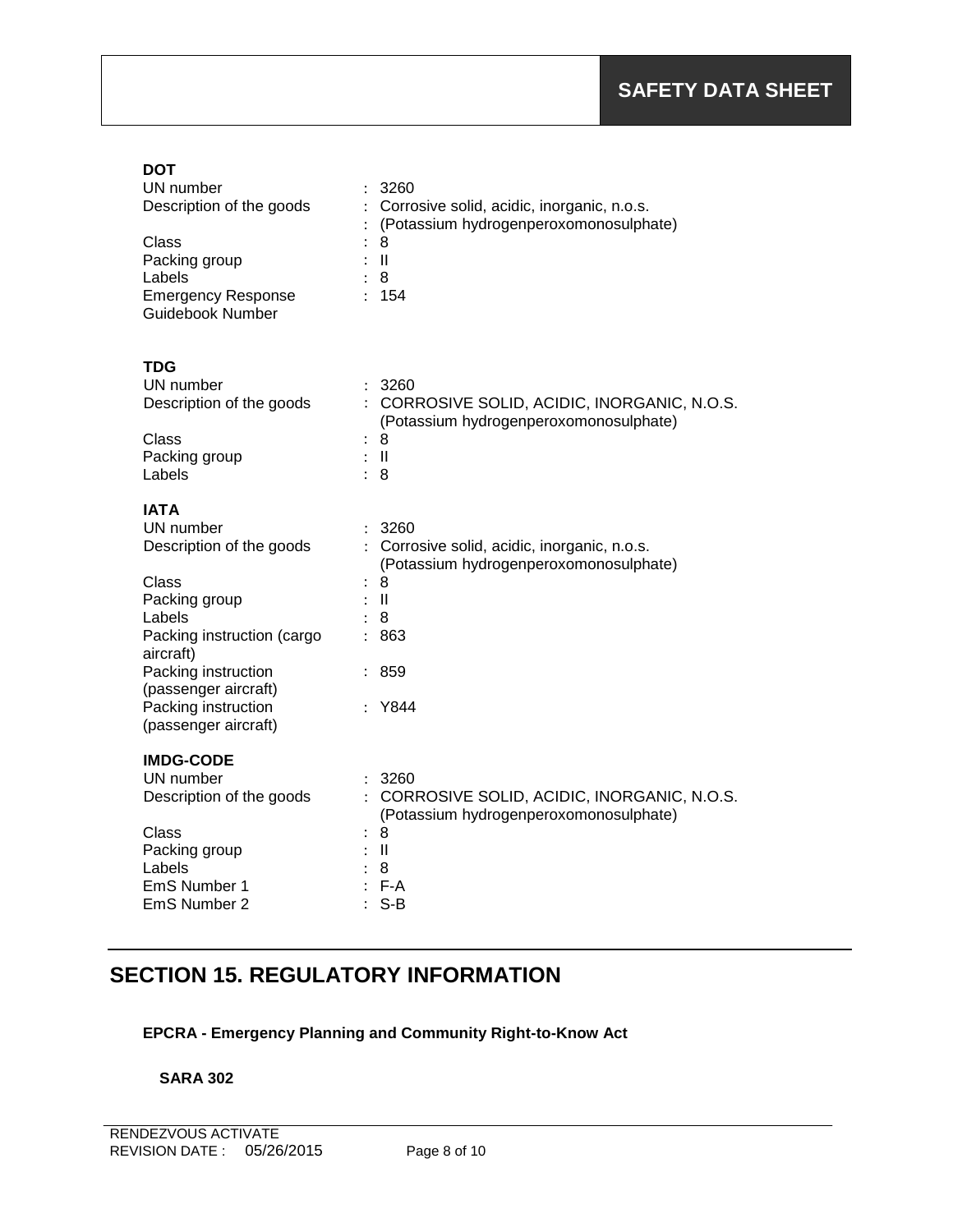No chemicals in this material are subject to the reporting requirements of SARA Title III, Section 302.

#### **SARA 313**

This material does not contain any chemical components with known CAS numbers that exceed the threshold (De Minimis) reporting levels established by SARA Title III, Section 313.

#### **Clean Air Act**

This product does not contain any hazardous air pollutants (HAP), as defined by the U.S. Clean Air Act Section 12 (40 CFR 61).

This product does not contain any chemicals listed under the U.S. Clean Air Act Section 112(r) for Accidental Release Prevention (40 CFR 68.130, Subpart F).

This product does not contain any chemicals listed under the U.S. Clean Air Act Section 111 SOCMI Intermediate or Final VOC's (40 CFR 60.489).

### **Clean Water Act**

This product does not contain any Hazardous Substances listed under the U.S. CleanWater Act, Section 311, Table 116.4A.

This product does not contain any Hazardous Chemicals listed under the U.S. CleanWater Act, Section 311, Table 117.3.

This product does not contain any toxic pollutants listed under the U.S. Clean Water Act Section 307

#### **US State Regulations**

#### **Massachusetts Right To Know**

|                                 | Dipotassium<br>peroxodisulphate                            | 7727-21-1  |
|---------------------------------|------------------------------------------------------------|------------|
| Pennsylvania Right To Know      |                                                            |            |
|                                 | pentapotassium<br>bis(peroxymonosulphate)<br>bis(sulphate) | 70693-62-8 |
|                                 | Dipotassium<br>peroxodisulphate                            | 7727-21-1  |
| <b>New Jersey Right To Know</b> |                                                            |            |
|                                 | pentapotassium<br>bis(peroxymonosulphate)<br>bis(sulphate) | 70693-62-8 |